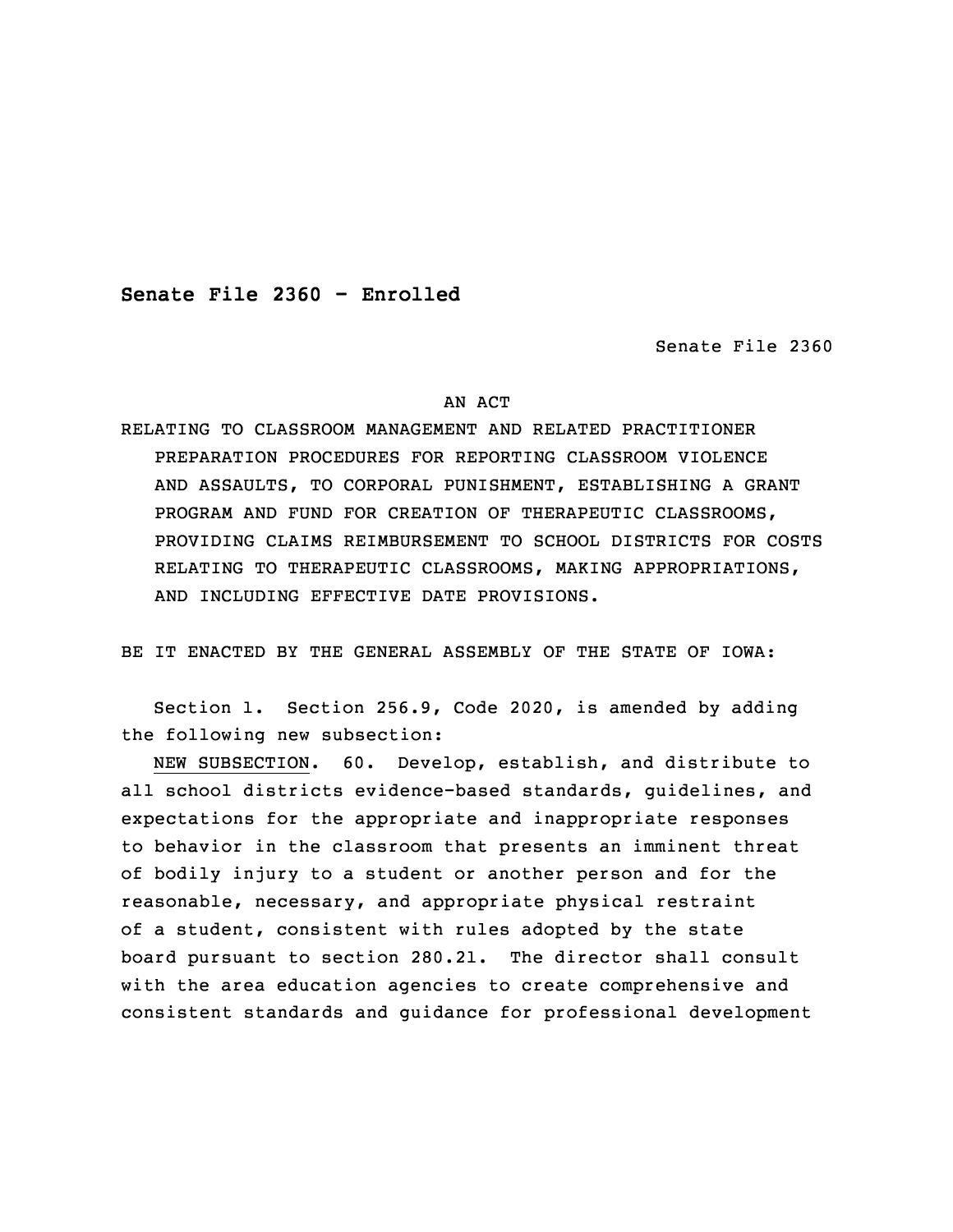relating to successfully educating individuals in the least restrictive environment, and for evidence-based interventions consistent with the standards established pursuant to this subsection.

Sec. 2. Section 256.16, subsection 1, paragraph c, Code 2020, is amended to read as follows:

c. Include in the professional education program, preparation that contributes to the education of students with disabilities and students who are gifted and talented, preparation in developing and implementing individualized education programs and behavioral intervention plans, preparation for educating individuals in the least restrictive environment and identifying that environment, and strategies that address difficult and violent student behavior and improve academic engagement and achievement, and preparation in classroom management addressing high-risk behaviors including $<sub>\tau</sub>$ </sub> but not limited to $_{\mathcal{T}}$  behaviors related to substance abuse. Preparation required under this paragraph must be successfully completed before graduation from the practitioner preparation program.

33 Sec. 3. NEW SECTION. **256.25 Therapeutic classroom incentive** 34 **grant program —— fund.**

1. The department shall create a therapeutic classroom incentive grant program to provide competitive grants to school districts for the establishment of therapeutic classrooms.

2. A school district, which may collaborate and partner with one or more school districts, area education agencies, accredited nonpublic schools, nonprofit agencies, and institutions that provide children's mental health services, located in mental health and disability services regions providing children's behavioral health services in accordance with chapter 331, subchapter III, part 6, may apply for a grant under this program to establish a therapeutic classroom in the school district in accordance with this section.

 3. The department shall develop <sup>a</sup> grant application and selection and evaluation criteria. Selection criteria shall include <sup>a</sup> method for prioritizing grant applications submitted by school districts located in mental health and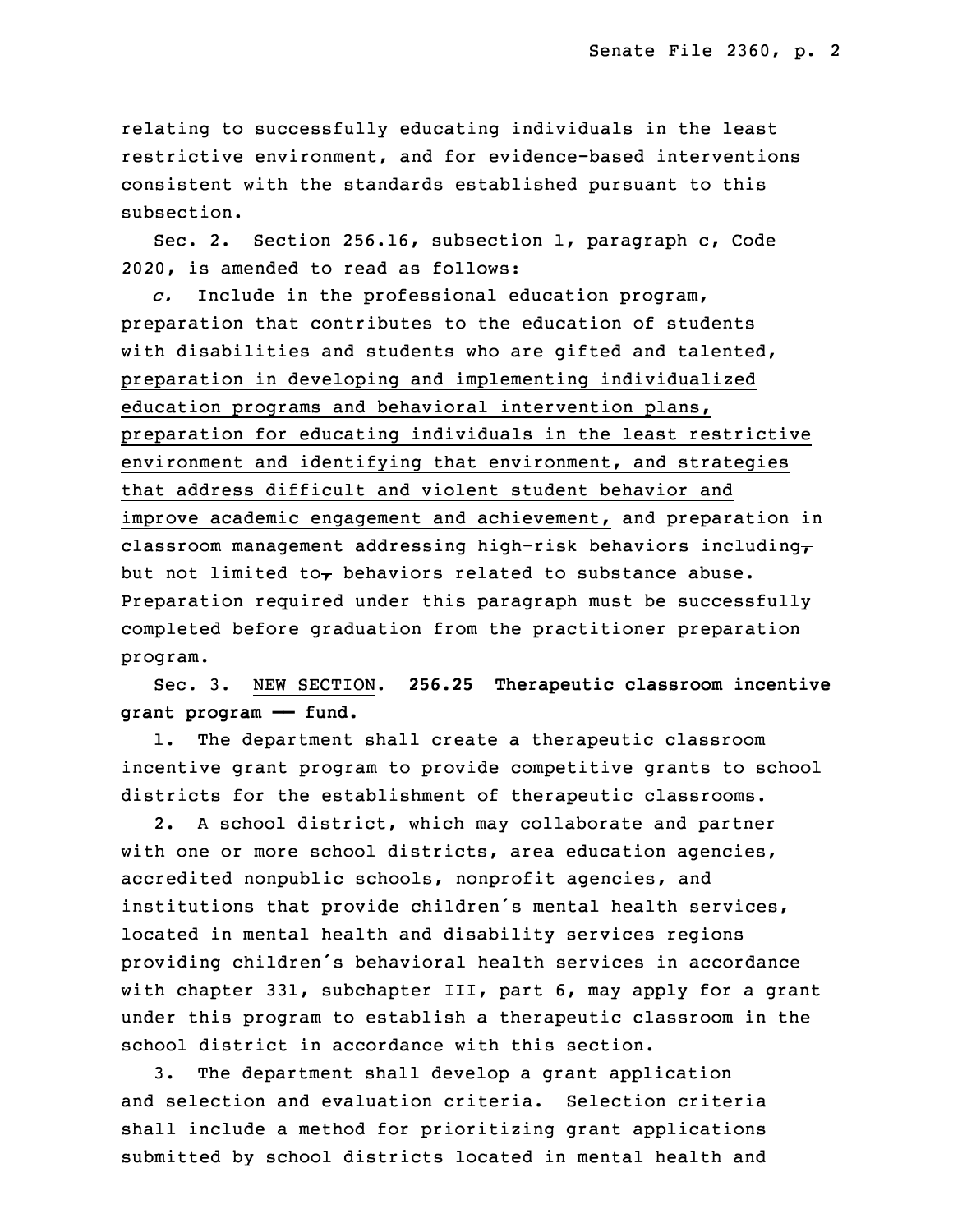disability services regions providing children's behavioral health services in accordance with chapter 331, subchapter III, part 6, with those proposing to serve the most students given highest priority. Grant awards shall be distributed as equitably as possible among small, medium, and large school districts. For purposes of this subsection, <sup>a</sup> small school district is <sup>a</sup> district with an actual enrollment of fewer than six hundred pupils; a medium school district is a district with an actual enrollment that is at least six hundred pupils, but less than two thousand five hundred pupils; and a large school district is a district with an actual enrollment of two thousand five hundred or more pupils.

28 4. *a.* The department may disburse moneys contained in the therapeutic classroom incentive fund as grants to school districts for the establishment of therapeutic classrooms.

b. The total amount of funding awarded for the establishment of therapeutic classrooms for a fiscal year shall not exceed an amount equivalent to the state cost per pupil multiplied by weighting of one and one-half pupil calculated for one hundred fifty pupils.

 *c.* Grant awards shall be made for the establishment of therapeutic classrooms with one to five pupils, classrooms with six to ten pupils, and classrooms with eleven to fifteen pupils.

5 *d.* For purposes of calculating <sup>a</sup> therapeutic classroom grant award, the department shall determine grant awards based on the following:

(1) For classrooms with one to five pupils, using the state cost per pupil multiplied by weighting of one and one-half pupil multiplied by five.

 (2) For classrooms with six to ten pupils, using the state cost per pupil multiplied by weighting of one and one-half pupil multiplied by ten.

 (3) For classrooms with eleven to fifteen pupils, using the state cost per pupil multiplied by weighting of one and one-half pupil multiplied by fifteen.

17 *e.* Grant moneys credited to the therapeutic classroom incentive fund established under subsection 5 shall be distributed after December 31 but before the start of the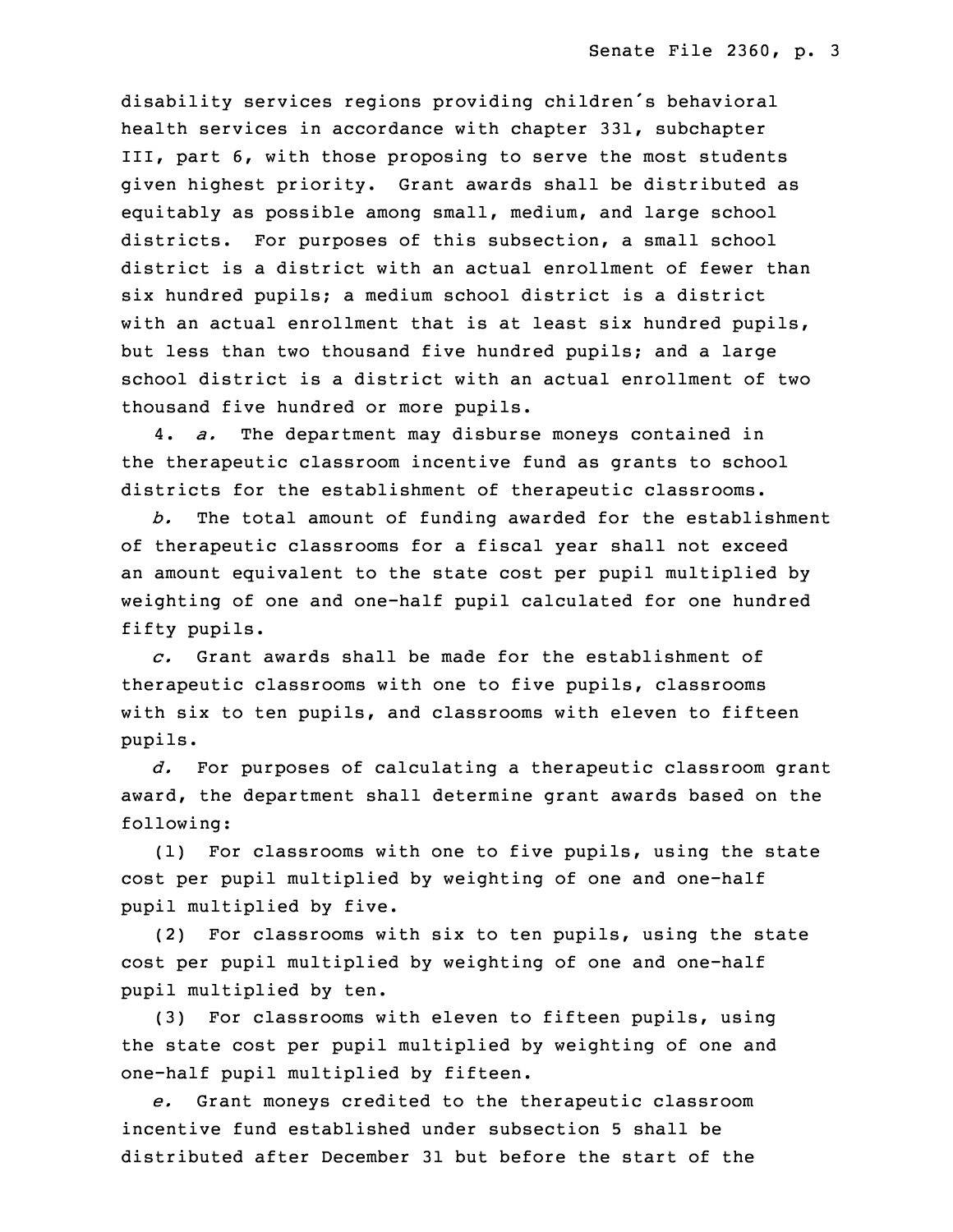school calendar for start-up costs for a new therapeutic classroom in the fall semester.

 5. <sup>A</sup> therapeutic classroom incentive fund is established in the state treasury under the control of the department. Moneys credited to the fund are appropriated to the department for purposes of distributing grants under this section. The department may accept gifts, grants, bequests, and other private contributions, as well as state or federal moneys, for deposit in the fund. Moneys available in the therapeutic classroom incentive fund for a fiscal year shall be distributed as grants pursuant to this section. Notwithstanding section 8.33, moneys in the fund at the close of the fiscal year shall not revert but shall remain available for expenditure for the purposes designated for subsequent fiscal years.

6. Placement of a child requiring special education under chapter 256B in a therapeutic classroom, whether or not the school district operating such classroom receives funds under this section, is subject to the provisions of chapter 256B, to the administrative rules adopted by the state board for purposes of chapter 256B, and to the federal Individuals with Disabilities Education Act, 20 U.S.C. §1400 et seq., and shall not violate such laws, rules, or regulations.

<sup>7</sup> 7. For purposes of this section, *"therapeutic classroom"* means a classroom designed for the purpose of providing support for any student whose emotional, social, or behavioral needs interfere with the student's ability to be successful in the current educational environment, with or without supports, until the student is able to successfully return to the student's current education environment, with or without supports, including but not limited to the general education classroom.

16 Sec. 4. NEW SECTION. **256.25A Therapeutic classroom —** claims.

1. A school district may submit claims to the department for the costs of providing therapeutic classroom services and transportation services in accordance with this section.

 *a.* (1) If the general assembly appropriates moneys for purposes of transportation claims reimbursement in accordance <sup>23</sup> with this paragraph *"a"*, <sup>a</sup> school district may submit <sup>a</sup> claim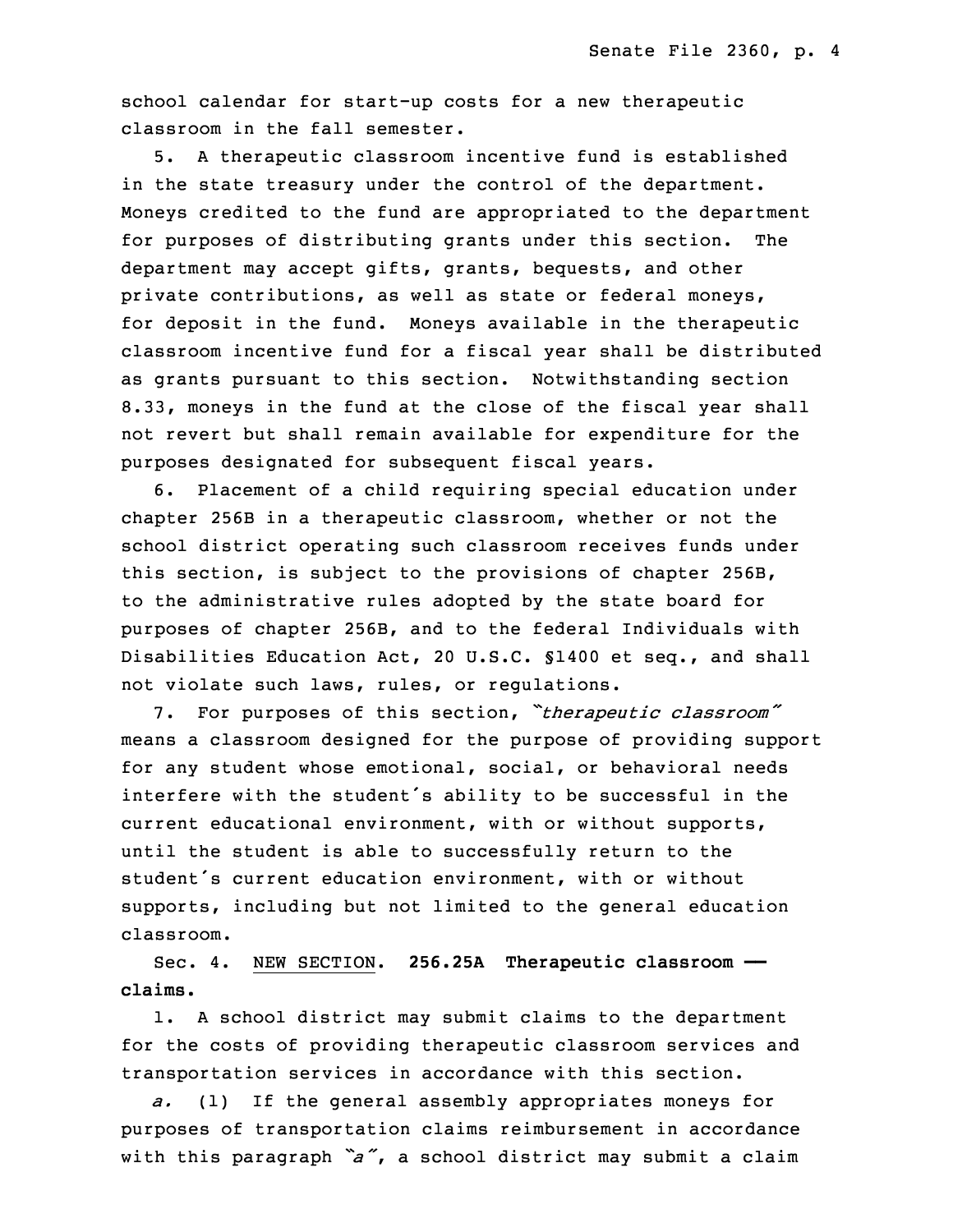for reimbursement for transportation services for students who are enrolled in the school district or in an accredited 26 nonpublic school located within the boundaries of the school district, who have not been assigned a weighting under section 256B.9, but who are assigned to a therapeutic classroom that is located more than thirty miles from the school designated for attendance or accredited nonpublic school and is operated by another school district or accredited nonpublic school under an agreement between the school districts or between a school district and an accredited nonpublic school.

(2) Claims for transportation reimbursement shall be made to the department by the school district providing transportation during <sup>a</sup> school year pursuant to subparagraph (1). Claims submitted under this paragraph *"a"* shall be on <sup>a</sup> form prescribed by the department, and the claim shall include the number of eligible pupils transported, the number of days each pupil was transported, and a listing of the actual costs incurred. On or before December 1, 2023, the director of the department shall review the data collected through the claims process and shall prepare and submit to the general assembly a report containing an analysis of the efficacy of claims reimbursement in accordance with this section and recommendations for changes as appropriate.

 *b.* (1) For each fiscal year beginning on or after July 1, 2022, there is appropriated from the general fund of the state to the department an amount necessary to pay all approved <sup>15</sup> claims submitted under this paragraph *"b"*.

16 (2) <sup>A</sup> school district that provides <sup>a</sup> therapeutic classroom 17 to students enrolled in <sup>a</sup> school district or an accredited nonpublic school may submit claims to the department for students assigned to such a classroom during the preceding school budget year who are not assigned a weighting under section 256B.9, subsection 1, paragraph *"b"*, *"c"*, or *"d"*, and for whom behavioral intervention plans have been implemented.

(3) The amount of the claim shall be equal to the product of the following amounts:

(a) The product of one and five-tenths multiplied by the regular program district cost per pupil for the budget year during which the students identified under subparagraph (2)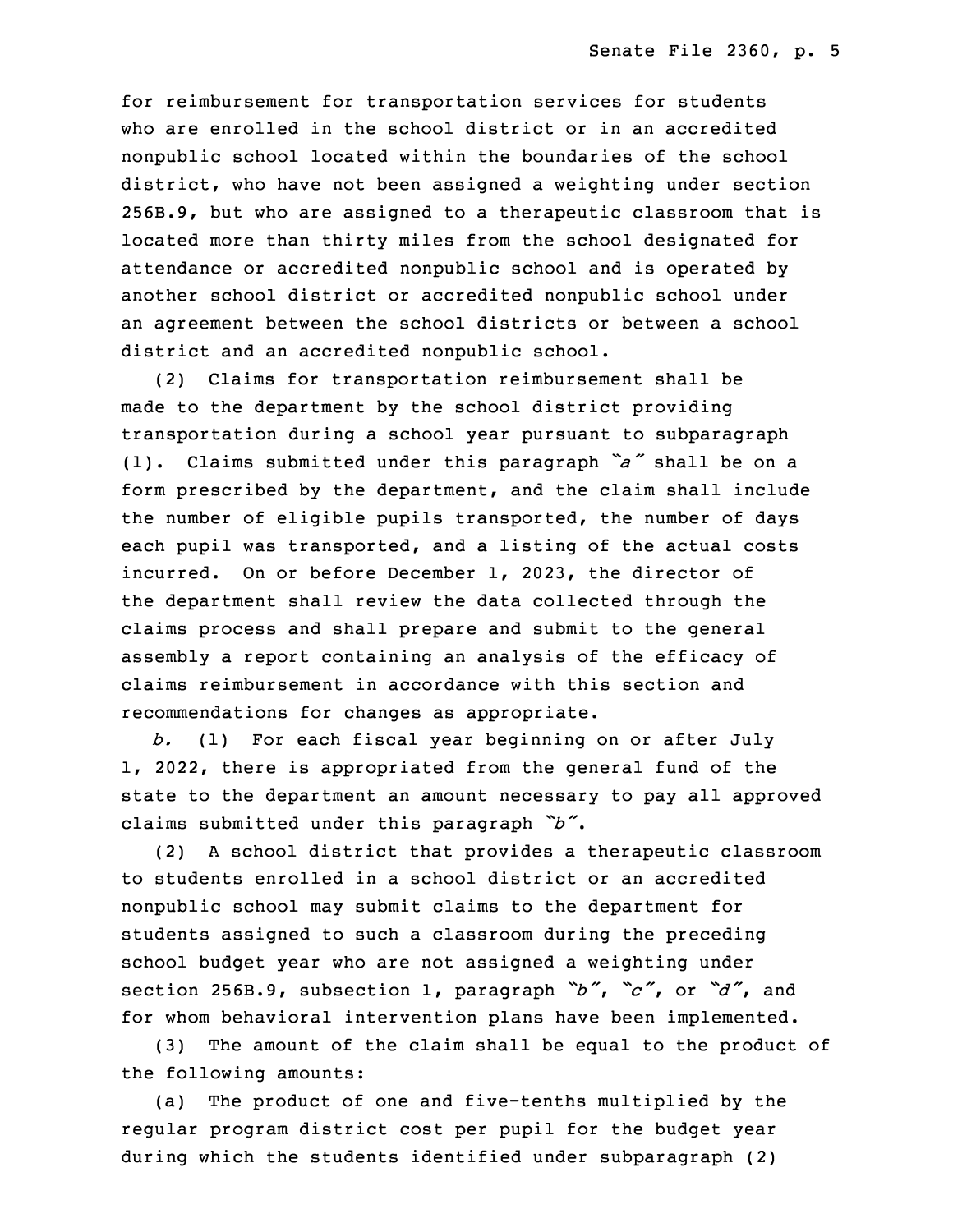were assigned to the therapeutic classroom.

(b) The quotient of the total number of days the students identified under subparagraph (2) were served in a therapeutic classroom divided by the maximum number of school days in the school district's calendar.

(4) Using end-of-year data submitted by each school district through student-level data collection, the department shall make claim forms available to each eligible school district containing the available data.

 2. Nonpublic school students assigned to <sup>a</sup> therapeutic <sup>3</sup> classroom under subsection 1, paragraph *"b"*, shall be enrolled in <sup>a</sup> school district as shared-time pupils under section <sup>5</sup> 257.6, subsection 1, paragraph *"a"*, subparagraph (7), in order for the school district to submit a claim for reimbursement for services provided to such students under subsection 1, <sup>8</sup> paragraph *"b"*.

3. The department shall prorate the amount of claims reimbursement under subsection 1, paragraph "a", if the amount of reimbursement claimed for all school districts under subsection 1, paragraph *"a"*, exceeds the amount appropriated by the general assembly for such purpose plus any available remaining balances from prior fiscal years.

4. The costs of providing transportation to nonpublic school pupils as provided in this section shall not be included in the computation of district cost under chapter 257, but shall be shown in the budget as an expense from miscellaneous income. Any transportation reimbursements received by a school district for transporting nonpublic school pupils shall not affect district cost limitations of chapter 257. The reimbursements provided in this section are miscellaneous income as defined in section 257.2.

 5. By June 15 of each year, school districts with eligible claims shall submit such claims to the department. By July 1 of each year, the department shall draw warrants payable to school districts which have established claims.

6. The state board shall adopt rules pursuant to chapter 17A to administer this section.

<sup>30</sup> 7. For purposes of this section, *"therapeutic classroom"* means the same as defined in section 256.25, subsection  $7$ .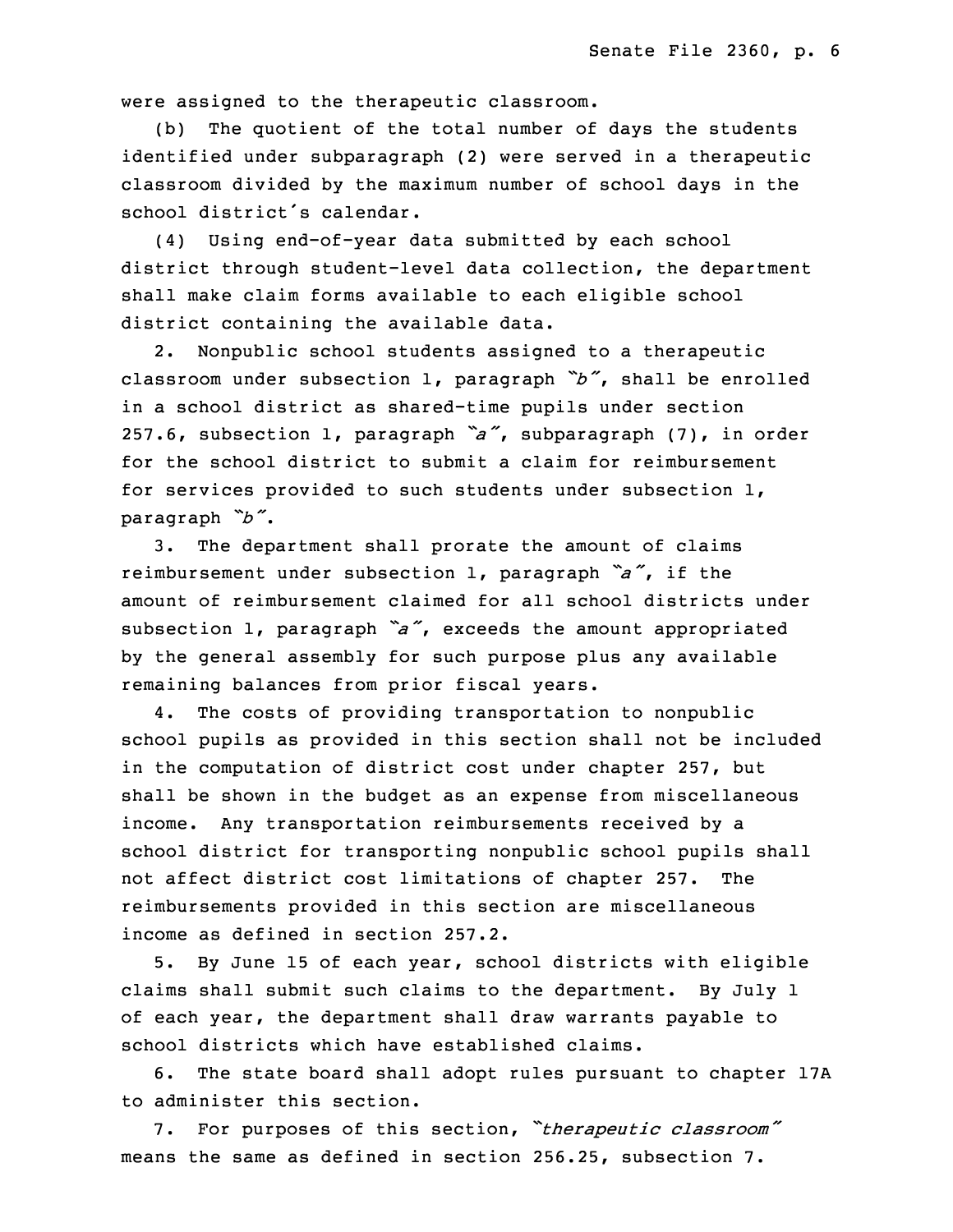Sec. 5. Section 256B.2, subsection 2, Code 2020, is amended to read as follows:

34 2. *a.* It is the policy of this state to require school districts and state-operated educational programs to provide or make provision, as an integral part of public education, for <sup>a</sup> free and appropriate public education sufficient to meet the needs of all children requiring special education. This chapter is not to be construed as encouraging separate 5 facilities or segregated programs designed to meet the needs of children requiring special education when the children can benefit from all or part of the education program as offered by the local school district. To the maximum extent possible, ehildren Children requiring special education shall, consistent with the least restrictive environment requirements under the federal Individuals with Disabilities Education Act, 20 U.S.C. §1400 et seq., attend regular classes and shall be educated with children who do not require special education.

 *b.* (1) Whenever possible appropriate, hindrances to learning and to the normal functioning of children requiring special education within the regular school environment shall be overcome by the provision of special aids and services rather than by separate programs for those in need of special education.

(2) Special classes, separate schooling, or other removal of children requiring special education from the regular educational environment, shall occur only when, and to the extent that the nature or severity of the educational disability is such, that education in regular classes, even with the use of supplementary aids and services, cannot be accomplished satisfactorily.

(3) Individualized education programs for children requiring special education within the regular school environment and behavioral intervention plans shall not include provisions for clearing all other students out of the regular classroom in order to calm the child requiring special education or the child for whom a behavioral intervention plan has been implemented except as provided in section 279.51A.

34 *c.* For those children who cannot adapt to the regular educational or home living conditions, and who are attending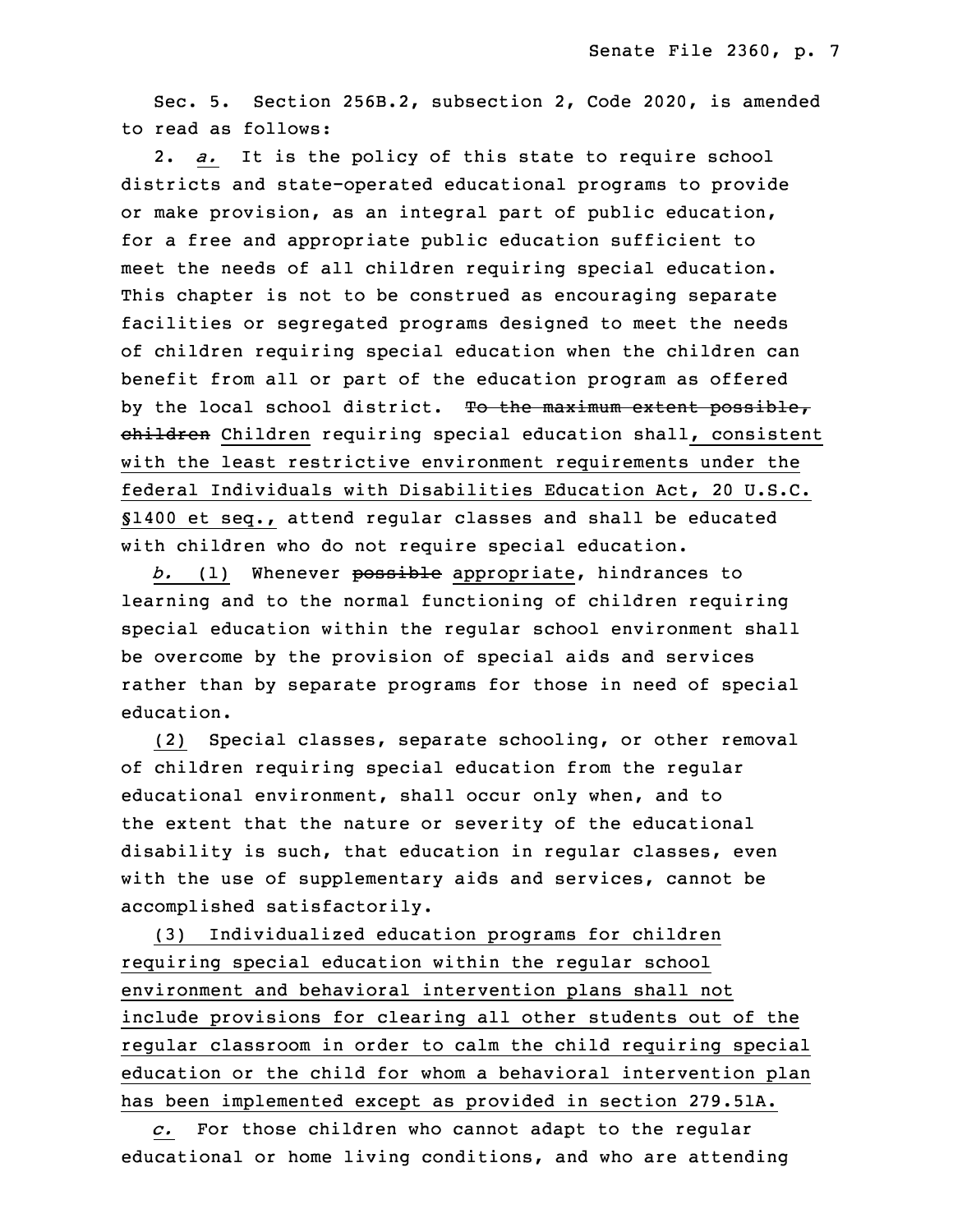facilities under [chapters](https://www.legis.iowa.gov/docs/code/2020/263.pdf) 263, [269](https://www.legis.iowa.gov/docs/code/2020/269.pdf), and [270](https://www.legis.iowa.gov/docs/code/2020/270.pdf), upon the request of the board of directors of an area education agency, the department of human services shall provide residential or detention facilities and the area education agency shall provide special education programs and services. The area education agencies shall cooperate with the board of regents to provide the services required by this [chapter](https://www.legis.iowa.gov/docs/code/2020/256B.pdf).

Sec. 6. Section 257.6, subsection 1, paragraph a,  $subparagn (7)$ , Code 2020, is amended to read as follows:

10 (7) <sup>A</sup> student attending an accredited nonpublic school or receiving competent private instruction under [chapter](https://www.legis.iowa.gov/docs/code/2020/299A.pdf) 299A, who is assigned to <sup>a</sup> therapeutic classroom in accordance with section 256.25A or is participating in a program under chapter 261E, shall be counted as <sup>a</sup> shared-time student in the school district in which the nonpublic school of attendance is located for state foundation aid purposes.

Sec. 7. Section 257.16C, subsection 2, paragraph d, Code 2020, is amended to read as follows:

d. A school district's transportation cost per pupil shall be determined by dividing the school district's actual transportation cost for all children transported in all school buses for <sup>a</sup> school year pursuant to section 285.1, subsection 12, less the amount of transportation costs reimbursed under section 256.25A and the amount received for 25 transporting nonpublic school pupils under section 285.1, by the district's actual enrollment for the school year, excluding the shared-time enrollment for the school year as defined in  $setion 257.6.$ 

Sec. 8. Section 272.2, subsection 1, paragraph a, Code 2020, is amended to read as follows:

31 *a.* License practitioners, which includes the authority to establish criteria for the licenses; establish issuance and renewal requirements; create application and renewal forms; create licenses that authorize different instructional functions or specialties; develop a code of professional rights and responsibilities, practices, and ethics, which shall, among other things, address the failure of <sup>a</sup> practitioner to fulfill contractual obligations under section 279.13, the failure of an administrator to protect the safety of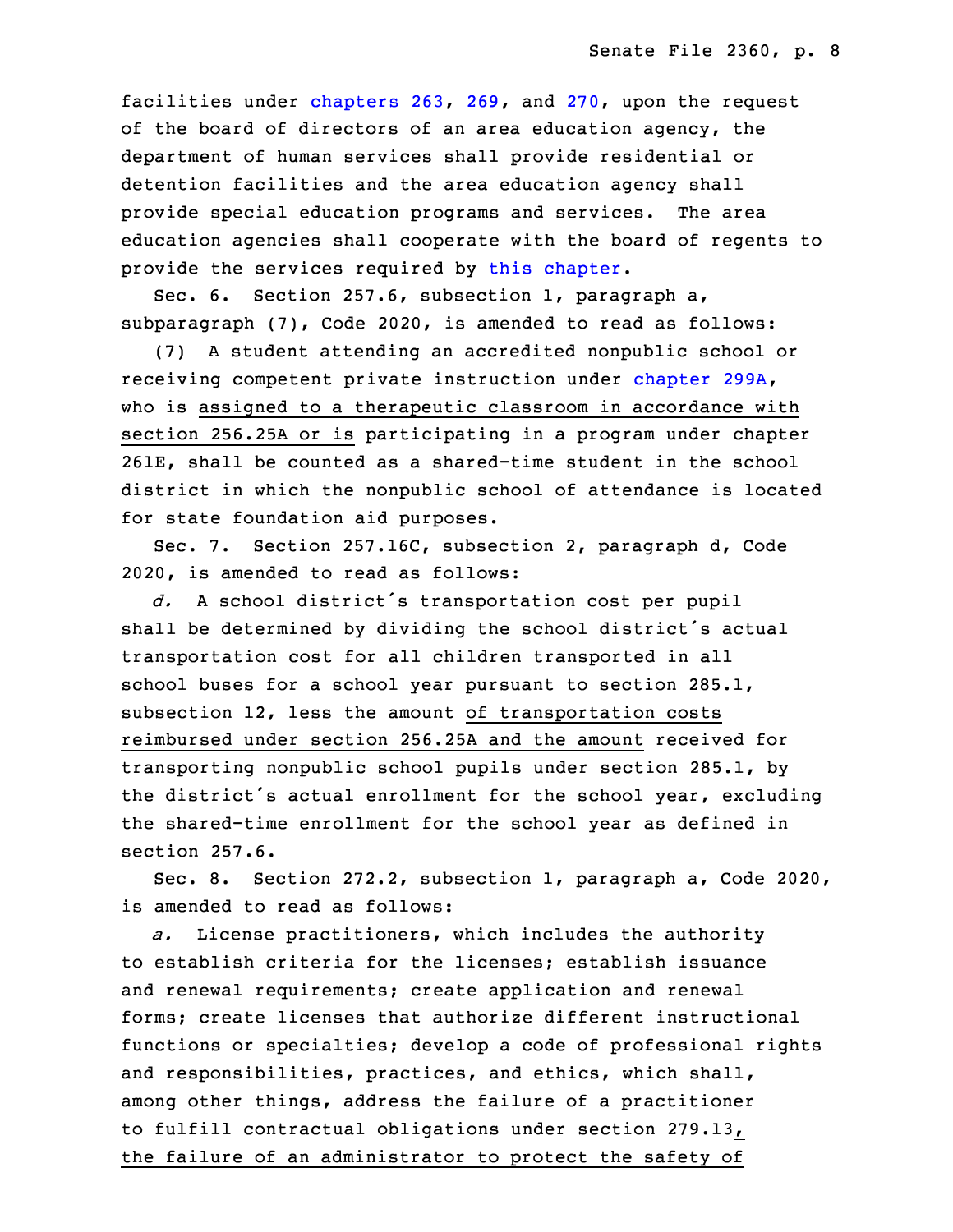staff and students, the failure of an administrator to meet mandatory reporter obligations, the refusal of a practitioner 7 to implement provisions of an individualized education program or behavioral intervention plan, and habitual nonparticipation in professional development; and develop any other classifications, distinctions, and procedures which may be necessary to exercise licensing duties. In addressing the failure of <sup>a</sup> practitioner to fulfill contractual obligations, the board shall consider factors beyond the practitioner's control.

15 Sec. 9. NEW SECTION. **279.51A Classroom environment ——** 16 **behavioral challenges —— reports of violence or assault.**

1. A classroom teacher may clear students from the classroom only if necessary to prevent or terminate an imminent threat of bodily injury to a student or another person in the classroom.

2. If a classroom teacher clears all other students from the classroom in accordance with subsection 1, the school principal shall, by the end of the school day if possible but at least within twenty-four hours after the incident giving rise to the classroom clearance, notify the parents or guardians of all students assigned to the classroom that was cleared. The notification shall not identify, directly or indirectly, any students involved in the incident giving rise to the classroom clearance. The principal of the school shall request that the parent or guardian of the student whose behavior caused the classroom clearance meet with the principal, the classroom teacher, and other staff as appropriate.

32 3. If the student whose behavior caused the classroom clearance has an individualized education program or a behavioral intervention plan, the classroom teacher shall call for and be included in a review and potential revision of the student's individualized education program or behavioral intervention plan by the student's individualized education program team. The area education agency, in collaboration with the school district, may, when the parent or guardian meets with the individualized education program team during the reevaluation of the student's individualized education program, inform the parent or quardian of individual or family counseling services available in the area.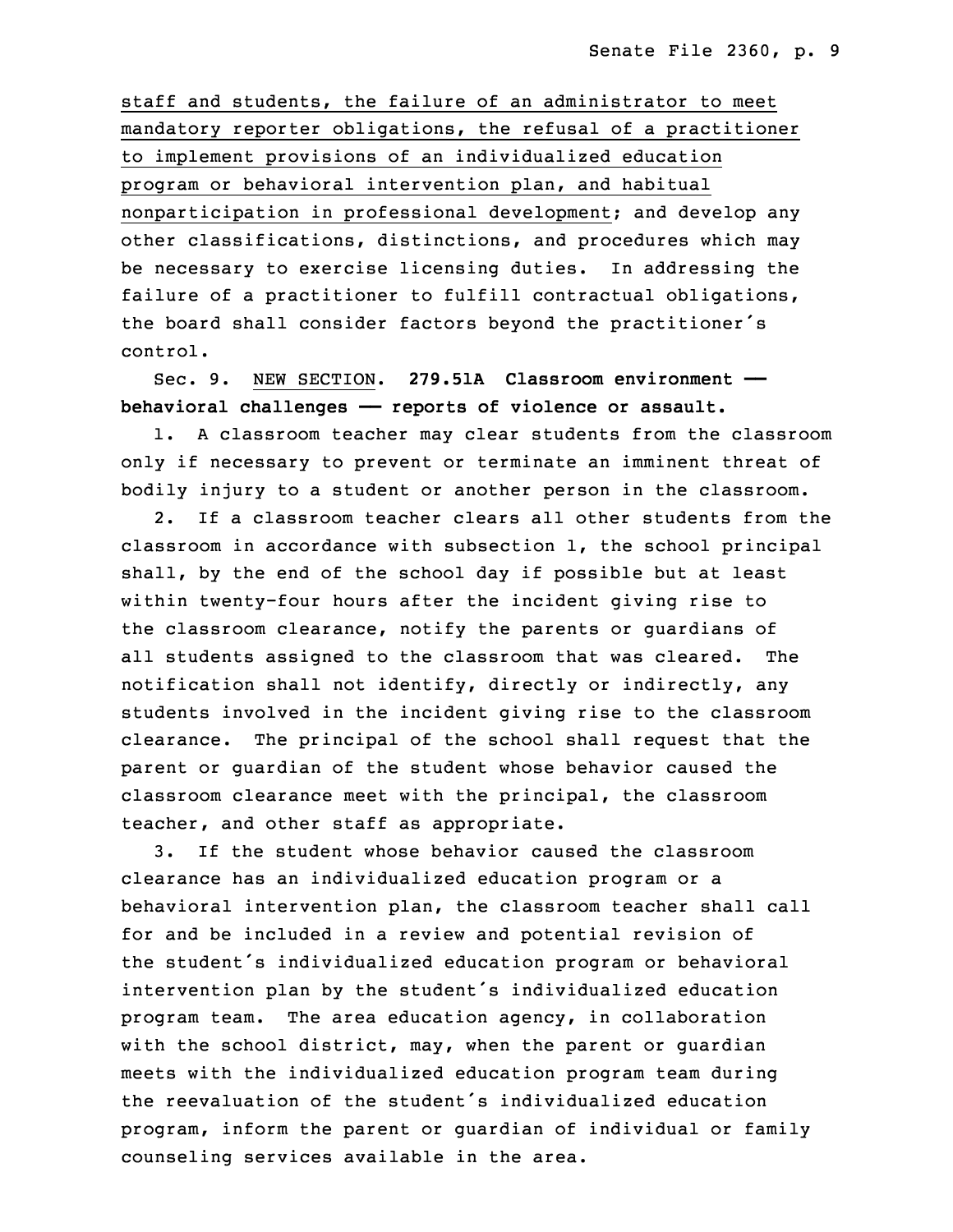4. A classroom teacher employed by a school district shall report any incident of violence that results in injury or property damage or assault by <sup>a</sup> student enrolled in the school to the principal of the school.

5. Each school district shall report to the department of education, in <sup>a</sup> manner prescribed by the department, an annual count of all incidents of violence that result in injury or property damage or assault by a student in a school building, on school grounds, or at a school-sponsored function, and any time a student is referred for the use of or transfer to a therapeutic classroom. The report shall include but not be limited to demographic information on students reported as victims and reported as perpetrators of incidents of violence that result in injury or property damage or assault, including but not limited to disaggregated information on race, gender, national origin, age, grade level, and disability, along with any other data required for the department to implement the federal Elementary and Secondary Education Act, as amended by the federal Every Student Succeeds Act, Pub. L. No. 114-95, with appropriate safeguards to ensure student privacy. The department shall compile and summarize the reports, categorized by behavior, and shall submit the summary to the general assembly by November 1 annually. A teacher or administrator who submits a report in accordance with this section and who meets the requirements of section 280.27 or section 613.21 shall be immune from civil or criminal liability relating to such action, as well as for participating in any administrative or judicial proceeding resulting from or relating to the report pursuant to the provisions of sections 280.27 and 3 613.21. The provisions of section 70A.29 shall apply to <sup>a</sup> teacher or administrator who submits <sup>a</sup> report in accordance with this section or who reports an incident of violence or assault to a local law enforcement agency in good faith and without fraudulent intent or the intent to deceive. Personal information regarding a student in a report submitted pursuant 9 to this section shall be kept confidential as required under the federal Family Educational Rights and Privacy Act, 20 U.S.C. §1232g, and in the same manner as personal information in student records maintained, created, collected, or assembled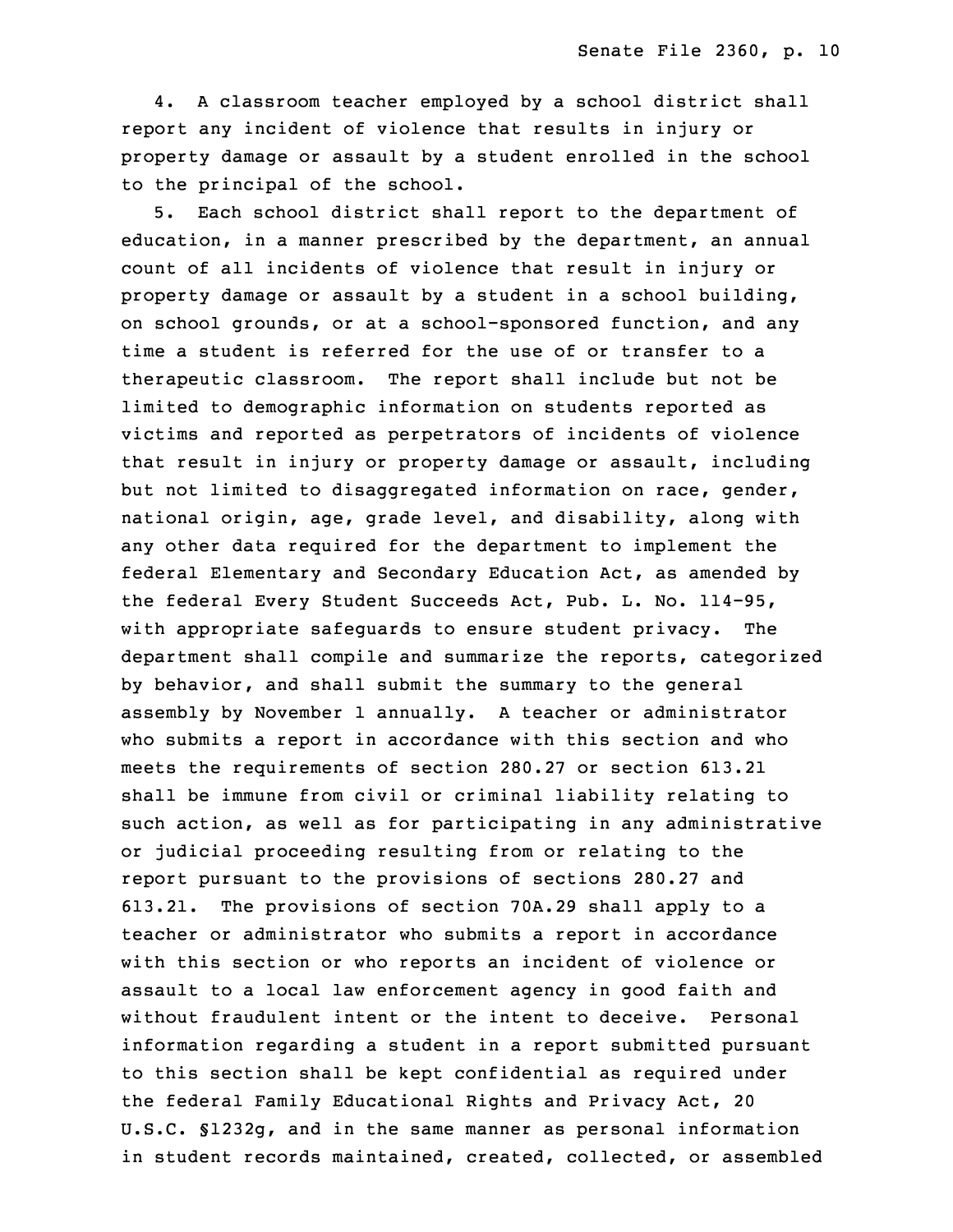by or for a school corporation or educational institution in accordance with section 22.7, subsection 1.

6. For purposes of this section, unless the context <sup>16</sup> otherwise requires, *"bodily injury"* means physical pain, illness, or any other impairment of physical condition.

Sec. 10. Section 280.21, subsection 2, unnumbered paragraph 1, Code 2020, is amended to read as follows:

A school employee who, in the reasonable course of the employee's employment responsibilities, comes into physical contact with <sup>a</sup> student shall be granted immunity from any civil or criminal liability which might otherwise be incurred or imposed as <sup>a</sup> result of such physical contact, if the physical contact is reasonable under the circumstances and involves any of the following:

Sec. 11. Section 280.21, Code 2020, is amended by adding the following new subsection:

NEW SUBSECTION. 4. A school employee's employer and the board of educational examiners shall not engage in reprisal or retaliation against a school employee who, in the reasonable course of the employee's employment responsibilities, comes into physical contact with a student in accordance with this section.

Sec. 12. DEPARTMENT OF EDUCATION. There is appropriated from the general fund of the state to the department of education for the fiscal year beginning July 1, 2021, and ending June 30, 2022, the following amount, or so much thereof as is necessary, to be used for the purposes designated:

For developing, establishing, and distributing standards, guidelines, and expectations relating to behavior in the classroom, restraint of a student, and professional development relating to educating individuals in the least restrictive environment, and for research-based intervention strategies consistent with such standards, quidelines, and expectations, in accordance with section 256.9, subsection 60, as enacted by this Act:

13 .................................................. \$ 500,000

 Notwithstanding section 8.33, moneys received by the department pursuant to this section that remain unencumbered or unobligated at the close of the fiscal year shall not revert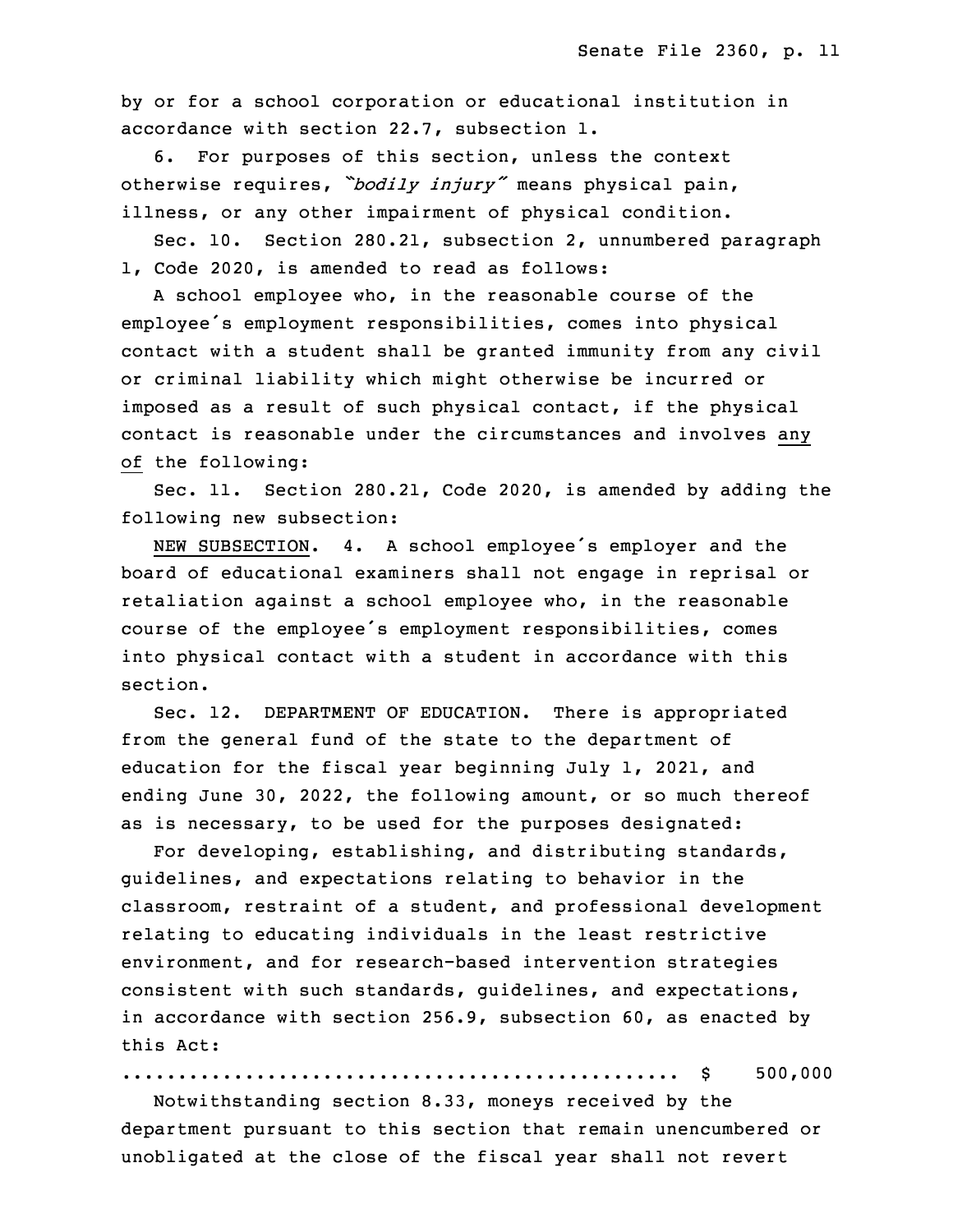but shall remain available for expenditure for the purposes specified in this section for the following fiscal year.

19 Sec. 13. DEPARTMENT OF EDUCATION —— THERAPEUTIC CLASSROOM INCENTIVE FUND. There is appropriated from the general fund of the state to the department education for the fiscal year beginning July 1, 2021, and ending June 30, 2022, the following amount, or so much thereof as is necessary, to be used for the purposes designated:

For deposit in the therapeutic classroom incentive fund established pursuant to section 256.25, as enacted by this Act: 27 .................................................. \$ 1,582,650

28 Sec. 14. DEPARTMENT OF EDUCATION —— THERAPEUTIC CLASSROOM TRANSPORTATION CLAIMS REIMBURSEMENT. There is appropriated from the general fund of the state to the department of education for the fiscal year beginning July 1, 2021, and ending June 30, 2022, the following amount, or so much thereof as is necessary, to be used for the purposes designated:

For payment of school district claims for reimbursement submitted under section 256.25A, subsection 1, paragraph "a", as enacted by this Act:

## .................................................. \$ 500,000

Notwithstanding section 8.33, moneys received by the department pursuant to this section that remain unencumbered or unobligated at the close of the fiscal year shall not revert but shall remain available for expenditure for the purposes specified in this section for the following fiscal year.

Sec. 15. EMERGENCY RULES. The state board of education and 9 board of educational examiners may adopt emergency rules under section 17A.4, subsection 3, and section 17A.5, subsection  $2$ , paragraph "b", to implement the provisions of this Act and the rules shall be effective immediately upon filing unless a later date is specified in the rules. Any rules adopted in accordance with this section shall also be published as <sup>a</sup> notice of intended action as provided in section 17A.4.

Sec. 16. EFFECTIVE DATE. The following takes effect July 17 1, 2021:

The section of this Act amending section 256.16, subsection 1, paragraph "c".

Sec. 17. EFFECTIVE DATE. The following, being deemed of